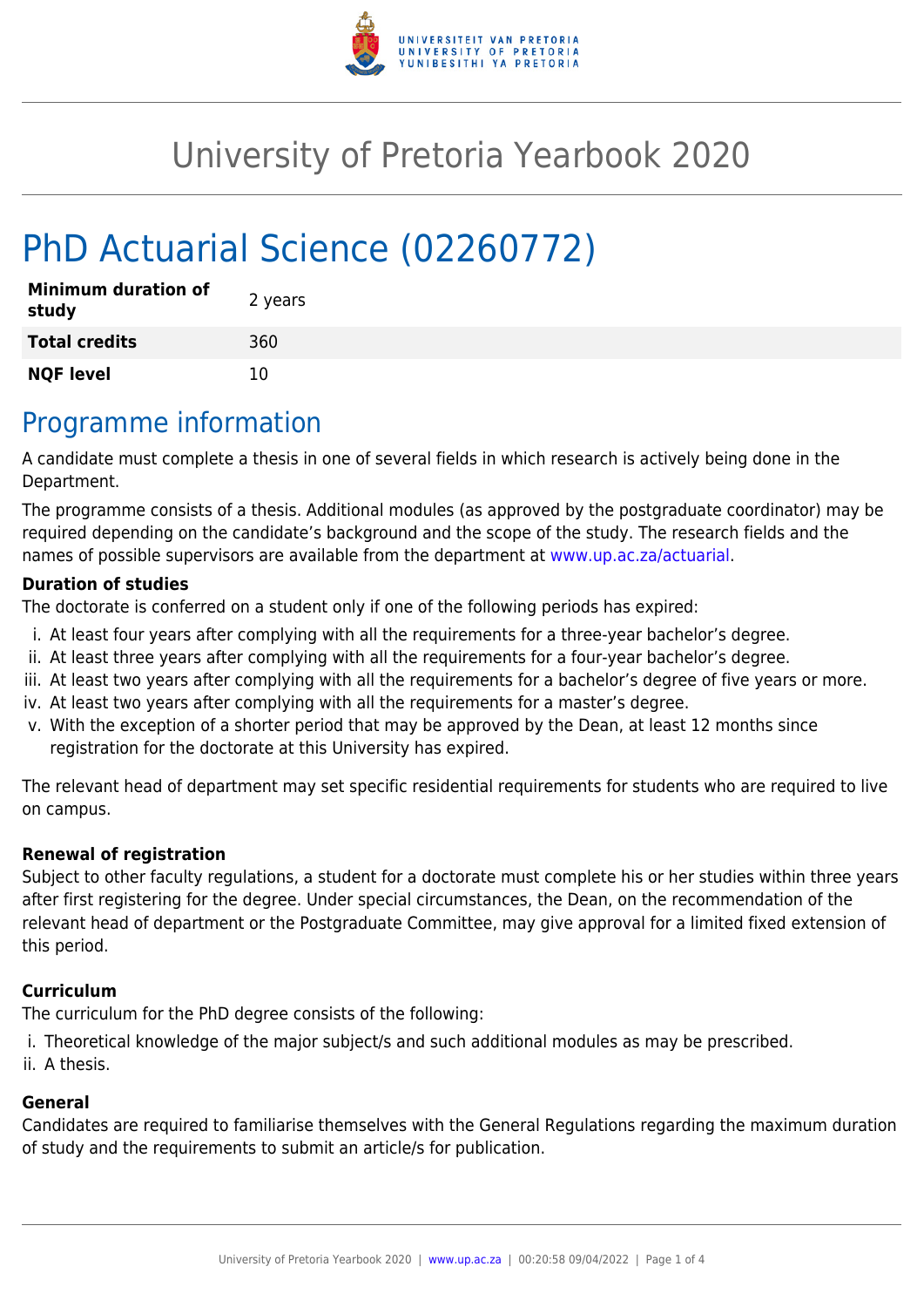

## Admission requirements

- An appropriate master's degree
- Master's programme must have included a dissertation.
- Complete honours and master's academic record will be considered for selection.
- Admission is furthermore contingent on the availability of supervisors and/or research projects within the Department.

### Other programme-specific information

The minimum duration for this degree is two years. Subject to other faculty regulations, a student for a doctoral degree must complete his or her studies within three years after first registering for the degree. Under special circumstances, the Dean, on the recommendation of the head of department, may give approval for a limited fixed extension of this period. (In accordance with General Regulations G.47 and G.51.)

## Examinations and pass requirements

- i. Consult the General Regulations that apply to the calculation of marks.
- ii. In order to obtain the PhD degree the candidate must:
- pass the examinations and the prescribed modules, as determined in the study programme;
- pass the thesis; and
- pass the final examination on the thesis and general subject knowledge.

#### Promotion to next study year

The progress of all doctoral candidates is monitored biannually by the supervisor and the postgraduate coordinator. A candidate's study may be terminated if the progress is unsatisfactory or if the candidate is unable to finish his/her studies during the prescribed period.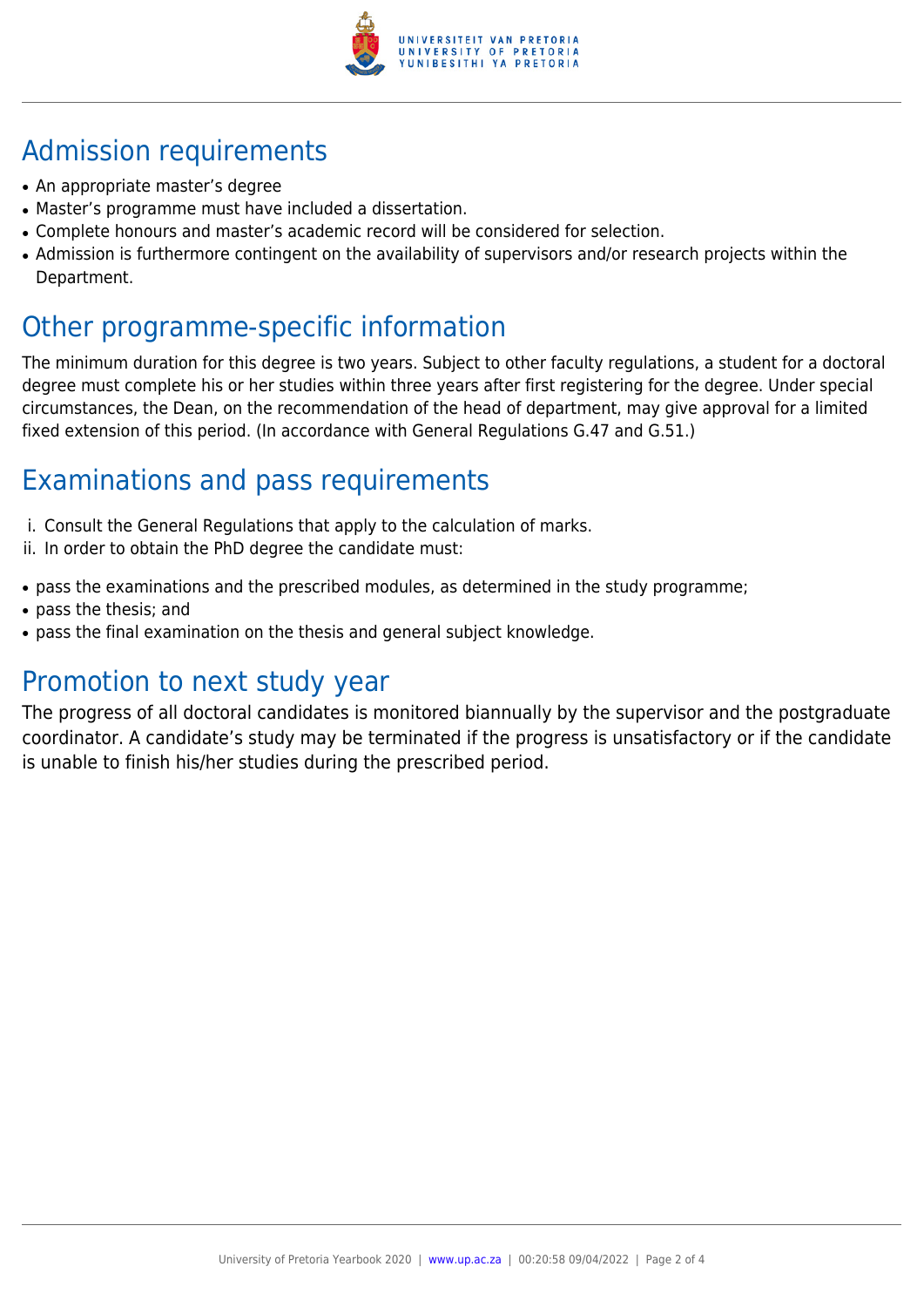

## Curriculum: Year 1

**Minimum credits: 360**

#### **Core modules**

[Thesis: Actuarial science 990](https://www.up.ac.za/faculty-of-education/yearbooks/2020/modules/view/AKW 990) (AKW 990) - Credits: 360.00